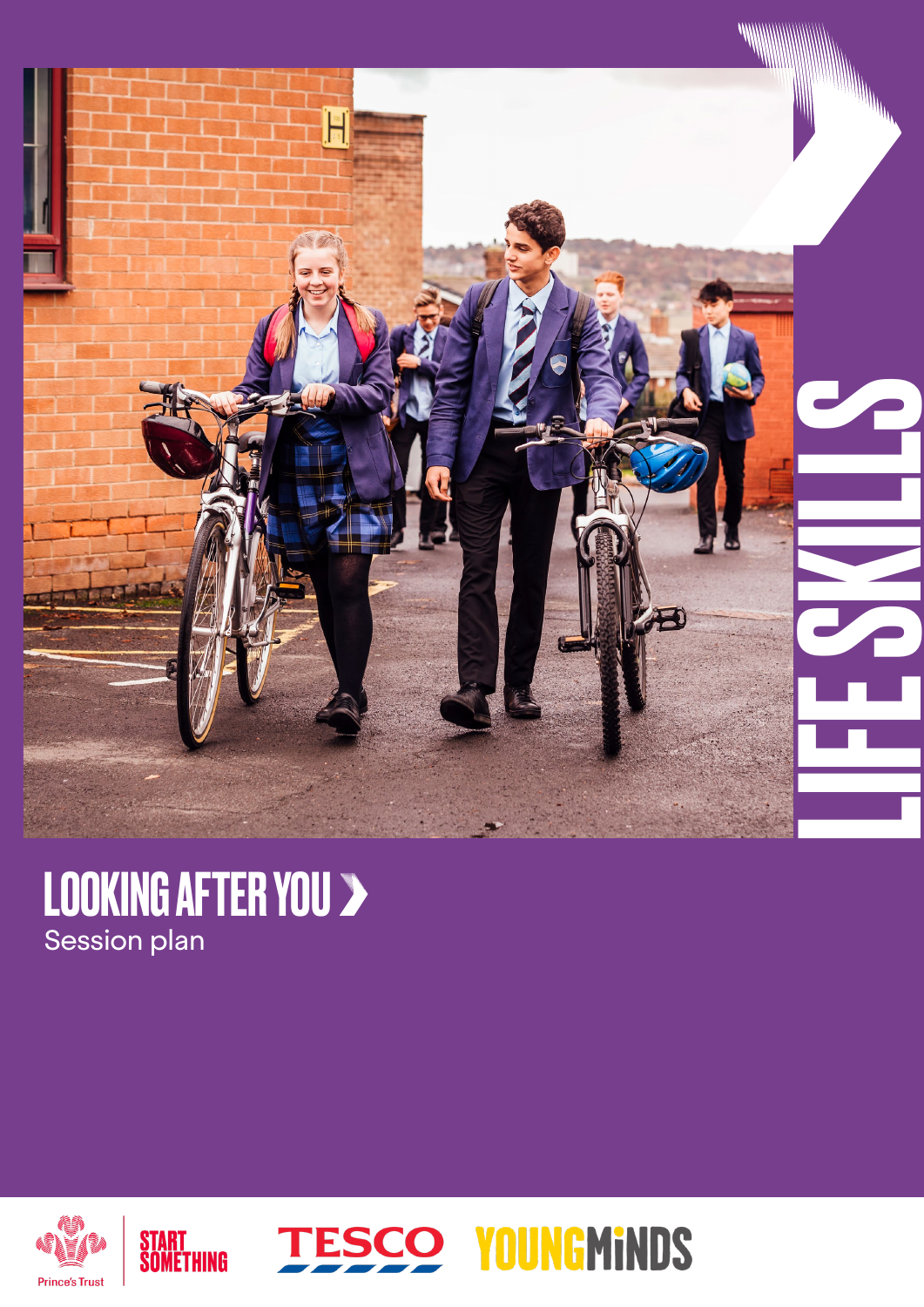# AT A GLANCE >

Resilience is not just about us coping on our own with life. This session helps young people identify support networks and navigate their way to people or services that can help them when they need extra support.

Some great information and self-care suggestions can also be found here at: [https://](https://www.nhs.uk/oneyou/every-mind-matters/youth-mental-health/#) [www.nhs.uk/oneyou/every-mind-matters/youth-mental-health/#](https://www.nhs.uk/oneyou/every-mind-matters/youth-mental-health/#)

Support for a young person in crisis can be found here (access for young people, professionals and parents)[: https://youngminds.org.uk/find-help/get-urgent-help/]( https://youngminds.org.uk/find-help/get-urgent-help/)



#### MATERIALS

- Guided meditation resource
- $\checkmark$  Get support handout
- $\checkmark$  Whiteboard/flipchart
- $\vee$  Pens
- $\vee$  Extra materials needed for the Helping hand activity (listed on page 6)

### LEARNING OUTCOMES>

- $\vee$  Identify their own support network
- $\vee$  Name at least three sources of support
- $\vee$  Be aware of additional support networks that can be reached out to for support
- $\checkmark$  Understand personal qualities that help support others
- $\checkmark$  Recognise responsibilities and build empathy

### **ACTIVITIES >**

**ESCO YOUNGMINDS** 

| ACTIVITY                      | TIME         | PAGE             |
|-------------------------------|--------------|------------------|
| Introduction                  | 5-10 minutes | $\underline{03}$ |
| Mindfulness practice          | 15 minutes   | 05               |
| <b>Helping hand</b>           | 20 minutes   | 06               |
| Optional: Helping others hand | 15 minutes   | 09               |
| Wrap up                       | 5 minutes    | 10               |

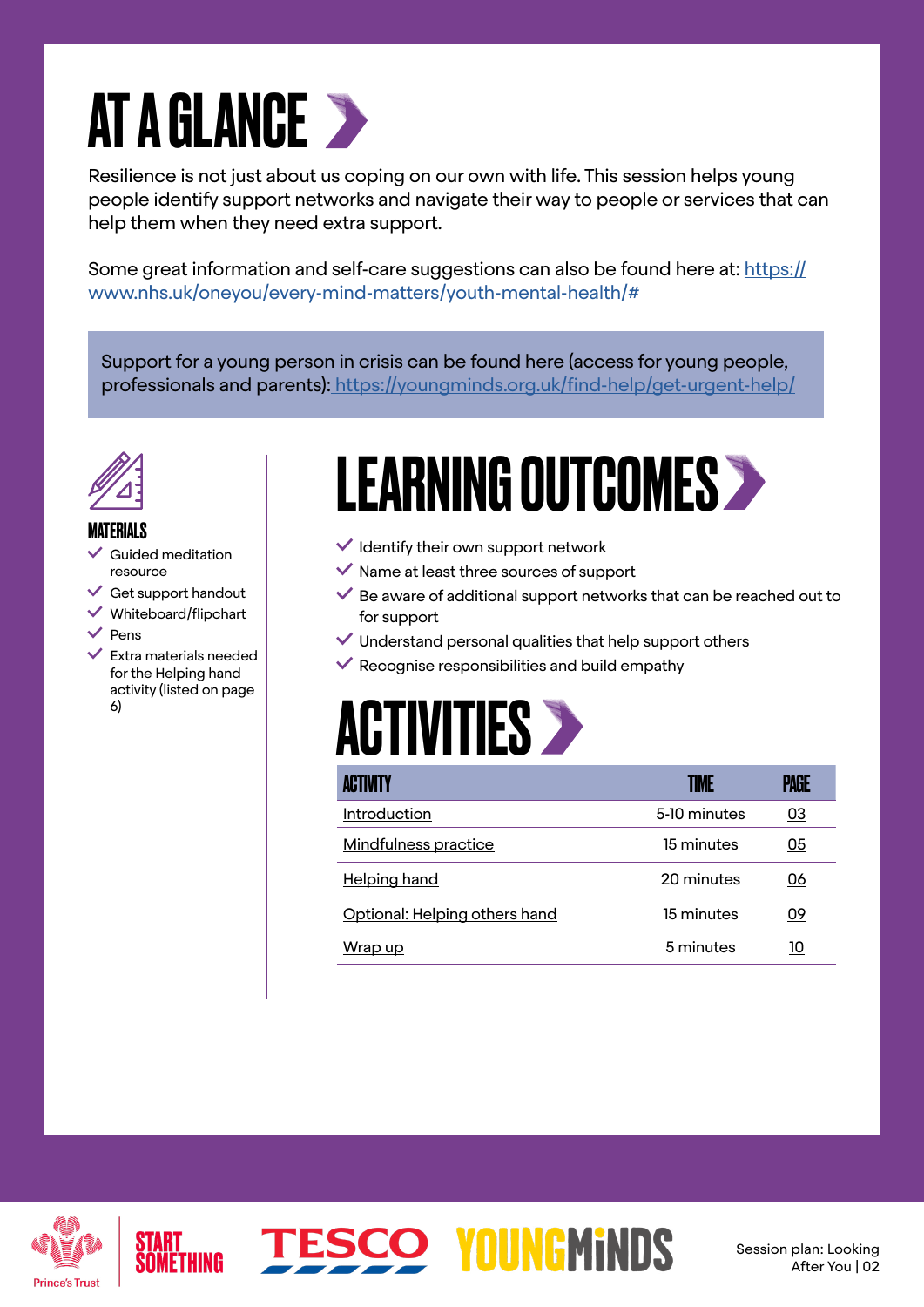# <span id="page-2-0"></span>INTRODUCTION >



#### TIME REQUIRED 5-10 minutes



MATERIALS Flipchart paper or whiteboard  $\angle$  Pens

# **ACTIVITY STEPS >**

- 1. Introduce the session to your group. Explain that you will be exploring who they can reach out to when they need some extra support.
- 2. Recognise that due to the personal nature of some of the topics you might discuss, it is important that everyone feels safe. Ask all young people for a joint agreement on ground rules for this session. This may just be an opportunity to recap on the contracting discussion from session 2 and to get the young people to agree again, or it could be to check if the rules worked and change anything or add what may have been missing.

Guidance on what to include and the importance of not skipping this step is outlined below, under the heading 'Group contracting'.

3. Record your agreed rules onto flipchart paper or a whiteboard and leave it displayed in the room for the duration of the sessions, for reference.

#### GROUP CONTRACTING

As with any group session, ground rules/contracting should be established in advance by the group. It is assumed that this would have already taken place prior to these sessions being delivered. However, that said, due to the nature of the content being discussed it is recommended that a reminder of established ground rules are re-examined in relation to the benefits of creating safe spaces for discussion in relation to this content.

As a guideline, emphasis and discussion should be placed on the following boundaries for establishing a 'safe space':

- Confidentiality explore what this means to each participant and as a group. Recognise and explore differing individual interpretations and agree upon a shared group understanding.
- Only volunteering yourself ensure participants are not volunteering others to share their personal experiences.
- Speaking in the 'I' speak in the first-person ('I') vs pluralised pronouns of 'we' and 'you'. This ensures participants are supported to speak from their own perspectives and avoids the risk of experiences being assumed onto others. For example "if you meditate it really helps you reduce stress" vs "when I meditate I feel less stressed".

**ESCO YOUNGMINDS** 



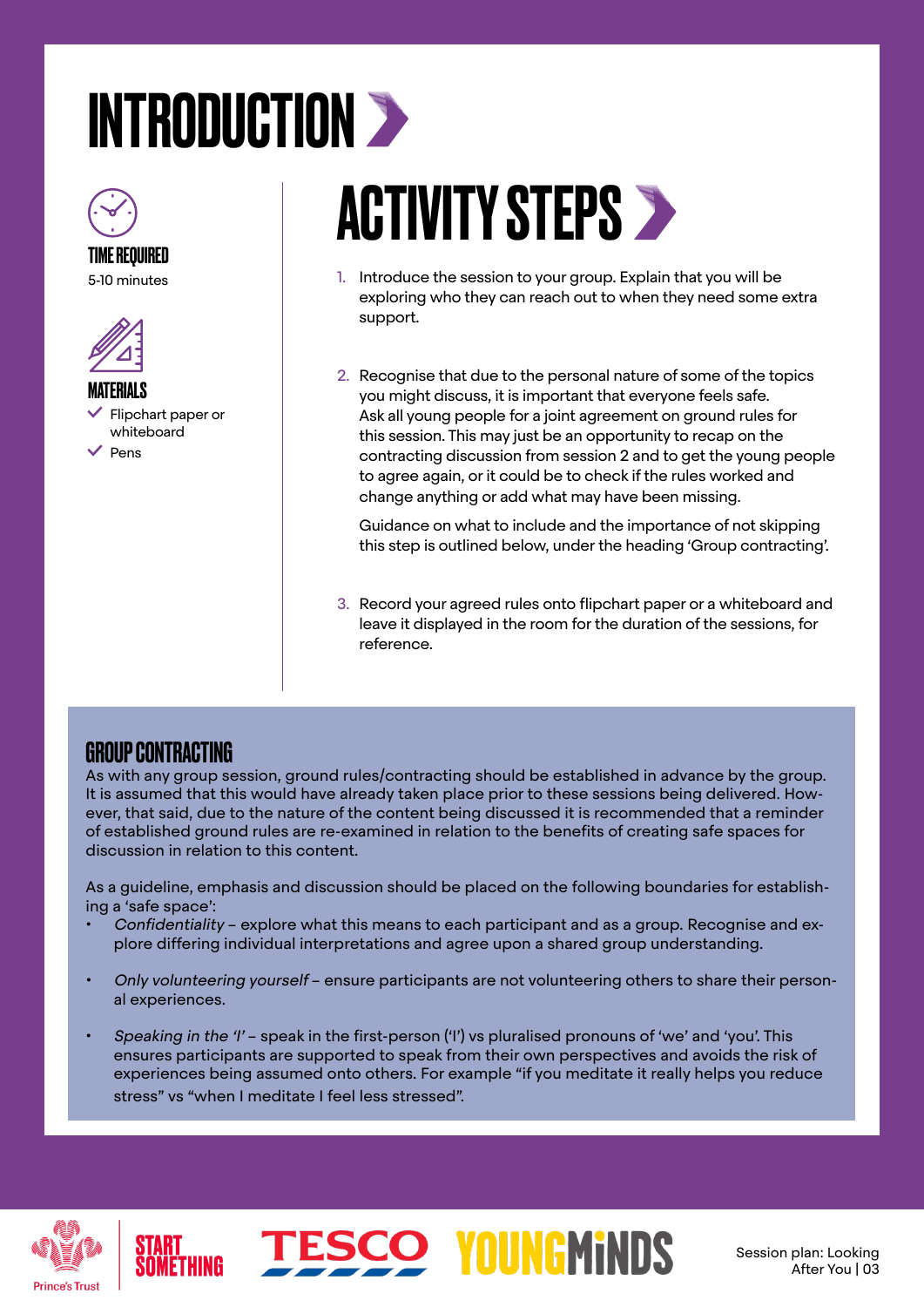Note that some young people may find some of the topic areas difficult to explore based on their own experiences of mental health, including those with and without mental health diagnoses. Contracting is vital to support with this, however for some young people they may require additional support and signposting. The 'Get support' handout is provided to be used at any time during this unit with your young people, or it could be displayed permanently in your teaching space.





START<br>Someti

### **ESCO YOUNGMINDS**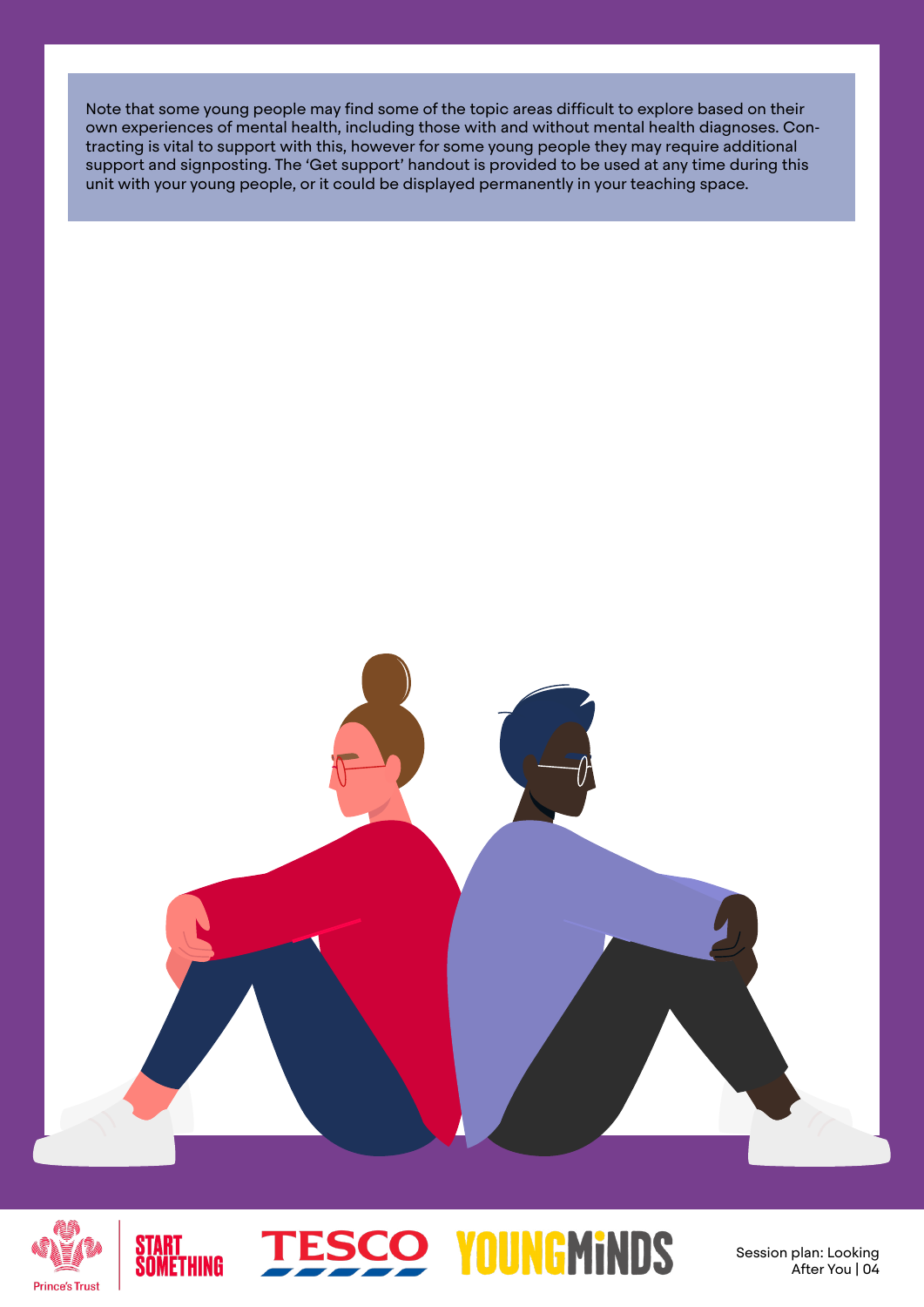# <span id="page-4-0"></span>MINDFULNESS PRACTICE



#### TIME REQUIRED

15 minutes



MATERIALS Guided meditation resource

# **ACTIVITY STEPS >**

- 1. In preparation for this session, compile a list of self-care practices that you are comfortable to run. You may also ask young people to think back to the last session to see if any of them would like a chance to share their own self-care strategies as a 15 minute exercise with the group. Examples might include yoga, listening to classical music, reading, mindful drawing, meditation or a breathing exercise. If you are short on time or ideas, try the meditation practice below.
- 2. Ask everyone to find a space they find comfortable this could be lying down on the floor, or in a chair if you have limited space. Explain that you are about to guide them through a visualisation and that they are invited to close their eyes but do not have to. If at any point they feel uncomfortable, they can open their eyes, sit up and if necessary, leave the room.
- 3. Read from the script in the guided meditation resource.
- 4. Once finished, get everyone to sit in a circle and feedback what this was like. Some young people may not find this useful and responses may vary, and that's OK. Mindfulness isn't for everyone, it's just one tool to try out.

#### KEY MESSAGE:

**ESCO YOUNGMINDS** 

This session is about exploring and finding out what self-care tools might work best for you.



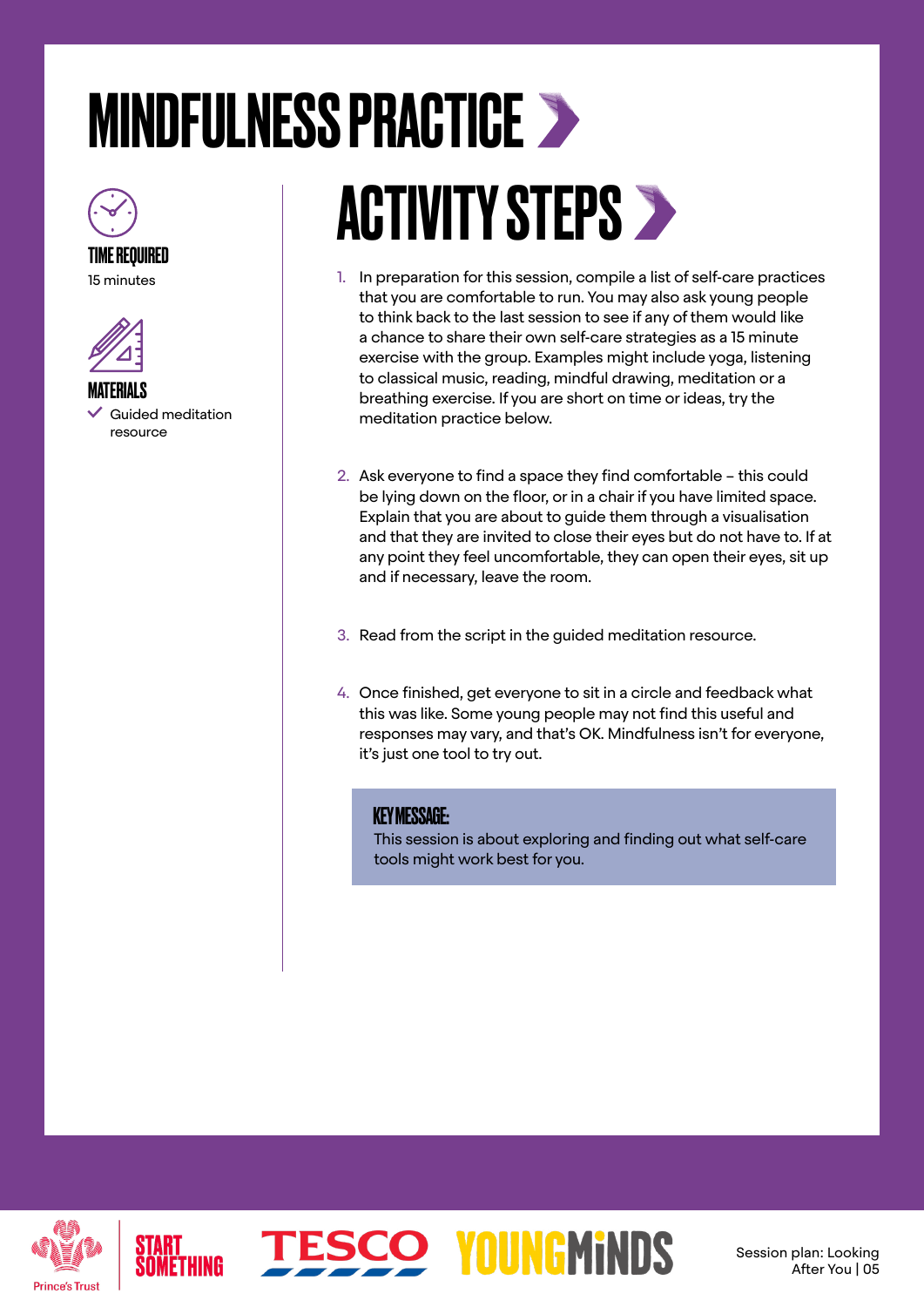# <span id="page-5-0"></span>**HELPING HAND >>**

It is important to note before starting this activity that it may prompt memories and feelings in relation to bereavement, turbulence at home or estrangement. Consider in advance who these young people may be so that you can hold them in mind before, during and after the activity. Although it is important that young people attempt this activity to know that they are not alone (be it chosen families or support services), a secondary activity (Helping Others Hand) is listed next.



#### TIME REQUIRED 20 minutes



#### MATERIALS

- $\checkmark$  Pens and colour pens
- $\vee$  Decorating/craft things
- Colour A4 card
- $\checkmark$  Glue sticks
- $\checkmark$  Get support handout

# **ACTIVITY STEPS >**

- 1. Explain that as a part of self-care, we need to remember that resilience isn't just about coping, sometimes we all need help and knowing who we can reach out to in those moments is crucial. This might be a chosen family, i.e. one which is not biological but that supports you like a family – friends, trusted adults or support services.
- 2. Tell the young people that this activity will be creative and provide an opportunity to relax whilst thinking about these people and services available to them. It may be useful to have pre-selected some relaxing music to play during this session. Neo-classical is often a good option!
- 3. Present a pre-drawn example of your own 'helping hand' (see instructions in step 4) which names individuals (first names/ surnames, not 'friend' or 'teacher') from your life as you remember it when you were the groups' age!

This activity may be funny for the group but will also enable you to connect with how difficult some individuals might find this activity, and help you to tap into what might be going on for them as they complete it.

Talk the group through your 'helping hand' (young people will likely be interested in your experiences as a child!), and make sure you have decorated it. Decorating is a key part of the session; young people should experience different relaxing activities (mindfulness, drawing, crafts and music).

**ESCO YOUNGMINDS** 

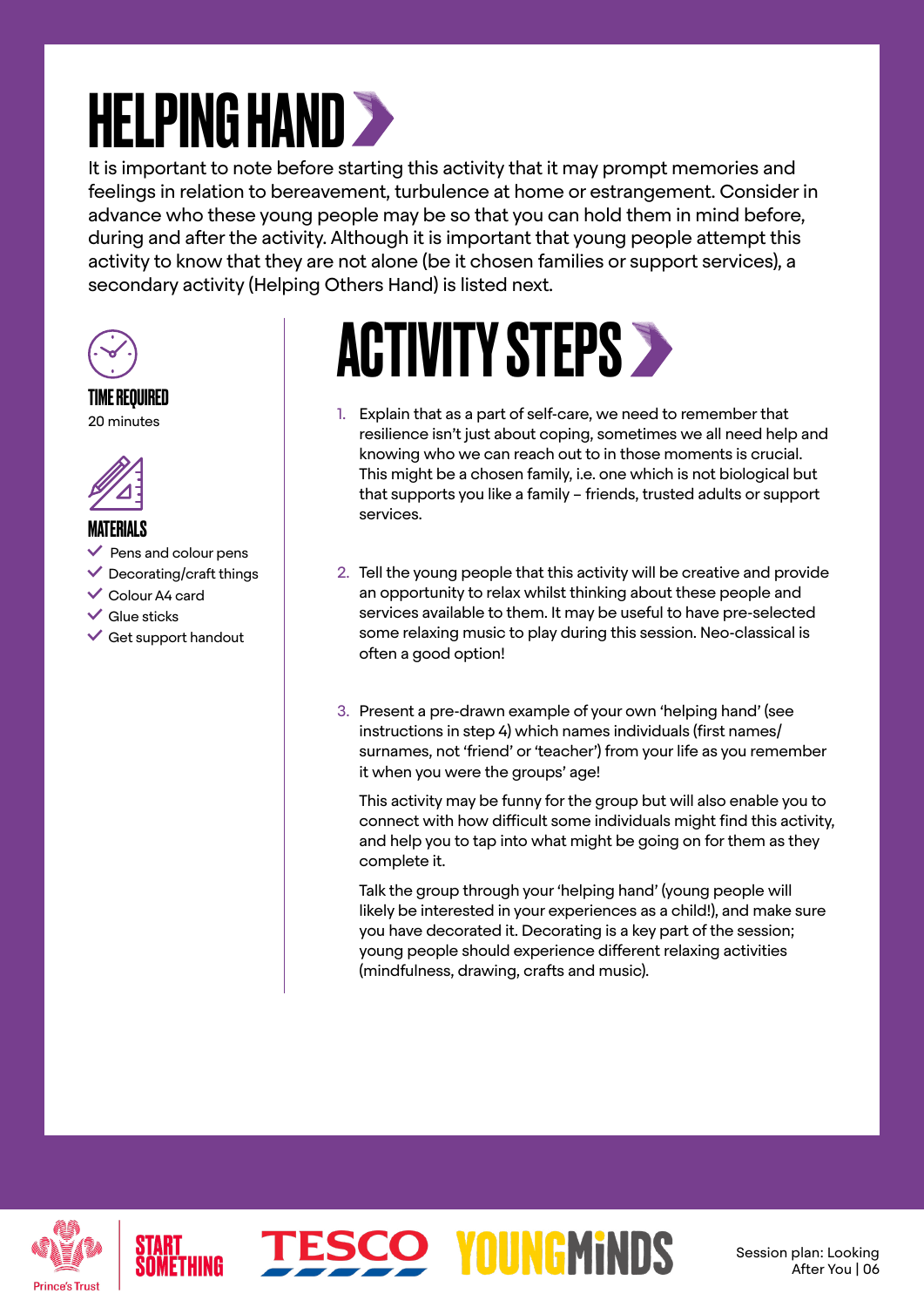#### ADVISER'S TIP

You might choose to only list four names, giving room for a mental health support service, such as YoungMinds Crisis Helpline or Childline, to be added to the thumb. This helps ensure everyone has at least someone they can go to in a crisis. A handout with mental health support services is provided which may support some people directly with this activity. It is also recommended, for those young people in your group who are estranged from family, that you consider choosing and naming some individuals as 'chosen family', if this is true for you. This will give the young people permission to do the same.

You should also complete the back of the card with your other hand as per the 'Helping others hand' later in this session (again completing it as a younger you!). Seeing this may reduce anxiety for some young people who may be worried they have no one to write down or will feel triggered by this activity. However, ensure all young people first have a go (with staff support) at this activity before you hint/explain the optional 'Helping others hand' activity in this session.

- 4. Place the pens around the room and various coloured card/paper at the centre of the table. Ask each young person to choose a coloured card and draw around their hand on the card.
- 5. Encourage the young people to repeat the activity you have just gone through, getting them to write the specific name(s) of someone they can go to for support when things are tough on each finger. Provide them with enough time to decorate their hand with the pens or craft materials.
- 6. As the young people complete the activity, you (and any other staff members, if available) should move around the room, checking they are following the task and helping them to think of their sources of support. Examples you can use to support them include:
	- Other young people on your programme
	- Mum/Dad
	- Family member
	- **Teacher**
	- Family friend
	- ChildLine/The Mix/Samaritans
	- **Friends**

Remember to encourage them to write the names of the people. You and other staff may want to suggest yourselves for young people to write on a finger. For some, this will be very welcomed and others may be reluctant, where trust is difficult. Remember to allow everyone's helping hand to be their own, as this can be a sensitive topic for some and follow-on support after the session may need to be provided, as appropriate.

7. Once everyone has finished, explain that the 'helping hand' should act as a reminder about who they can turn to when difficult or testing situations arise.



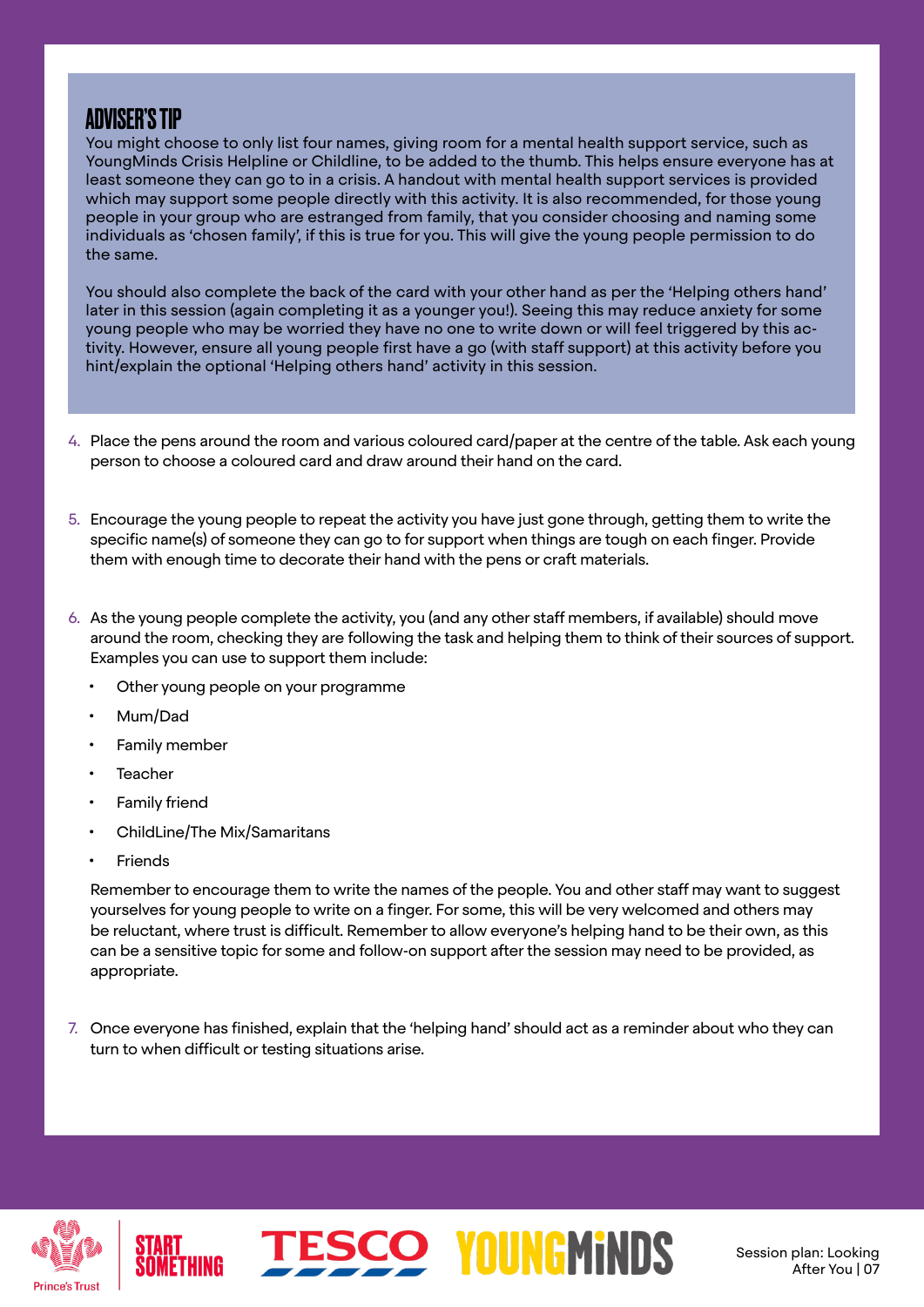- 8. Have a reflective discussion. Ask the young people:
	- How was it?
	- What did you notice when completing your helping hand?
	- Why might it be important to have more than one person to speak to?
	- What helps you to start difficult conversations?

It can often feel hard to start a conversation and ask people for help. So encourage the young people to think about what might make that a bit easier, e.g. talking to someone they really trust and knowing they won't be judged by that person.

9. Invite young people to take their helping hands home (or take a photo on their phone), so they have a clear idea of exactly who and where they can go to for help.



**ESCO YOUNGMINDS** 

Session plan: Looking

After You | 08

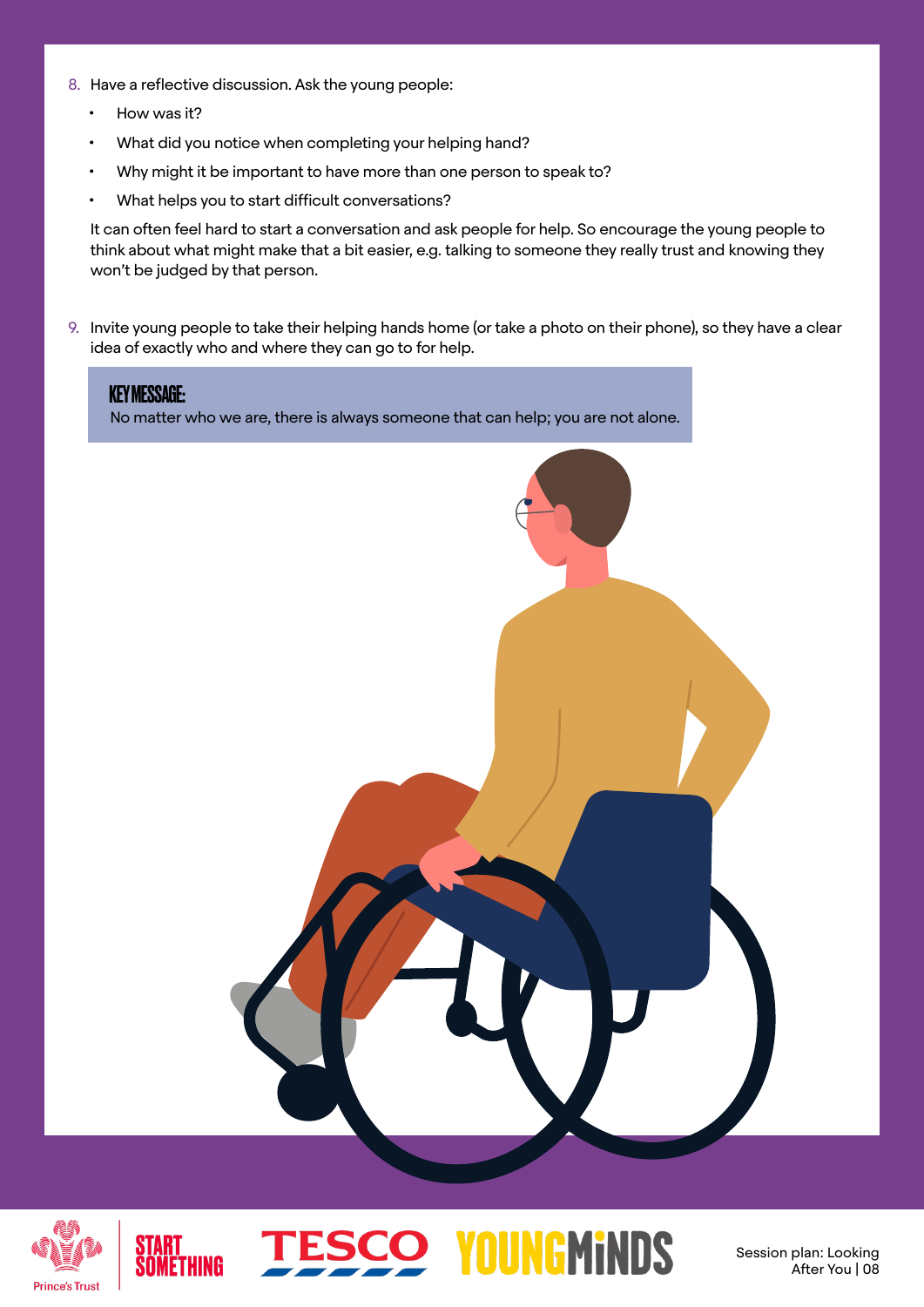# <span id="page-8-0"></span>OPTIONAL: HELPING OTHERS HAND

This activity is useful if you have extra time, or if you have young people who might have completed their helping hands early or struggled to complete the activity.



#### TIME REQUIRED 15 minutes



#### **MATFRIAI S**

- $\checkmark$  Pens and colour pens
- $\vee$  Decorating/craft things
- Colour A4 card
- $\vee$  Glue sticks

### ACTIVITY STEPS >

- 1. Hand out the pens and paper. Ask each young person to turn over their piece of paper and draw around their other hand on the paper (this will be a challenge writing with their less dominant hand, but it should be fun!).
- 2. Tell them to write the name of someone they support when things are tough for that person on each finger and decorate their hand, as before, with the pens or craft materials. (If they do not want to write the name of that person they can use initials).

Encourage young people to also consider their peers in the Achieve programme. You, as staff, might give examples of how you have noticed them help others, where the help has been received positively.

- 3. If you have time and enough people have completed this section of the activity, ask the group the following:
- What qualities are needed to support someone else?
- What qualities do others have to support us?

**ESCO YOUNGMINDS** 

#### ADVISER'S TIP

This activity helps young people to think about their strengths. Get them to think about whether or not they model all the qualities they would appreciate when people come to them for help. Helping others and empathising with others is great for building our own resilience, so young people understanding the role they play in being there for other people can be really powerful.